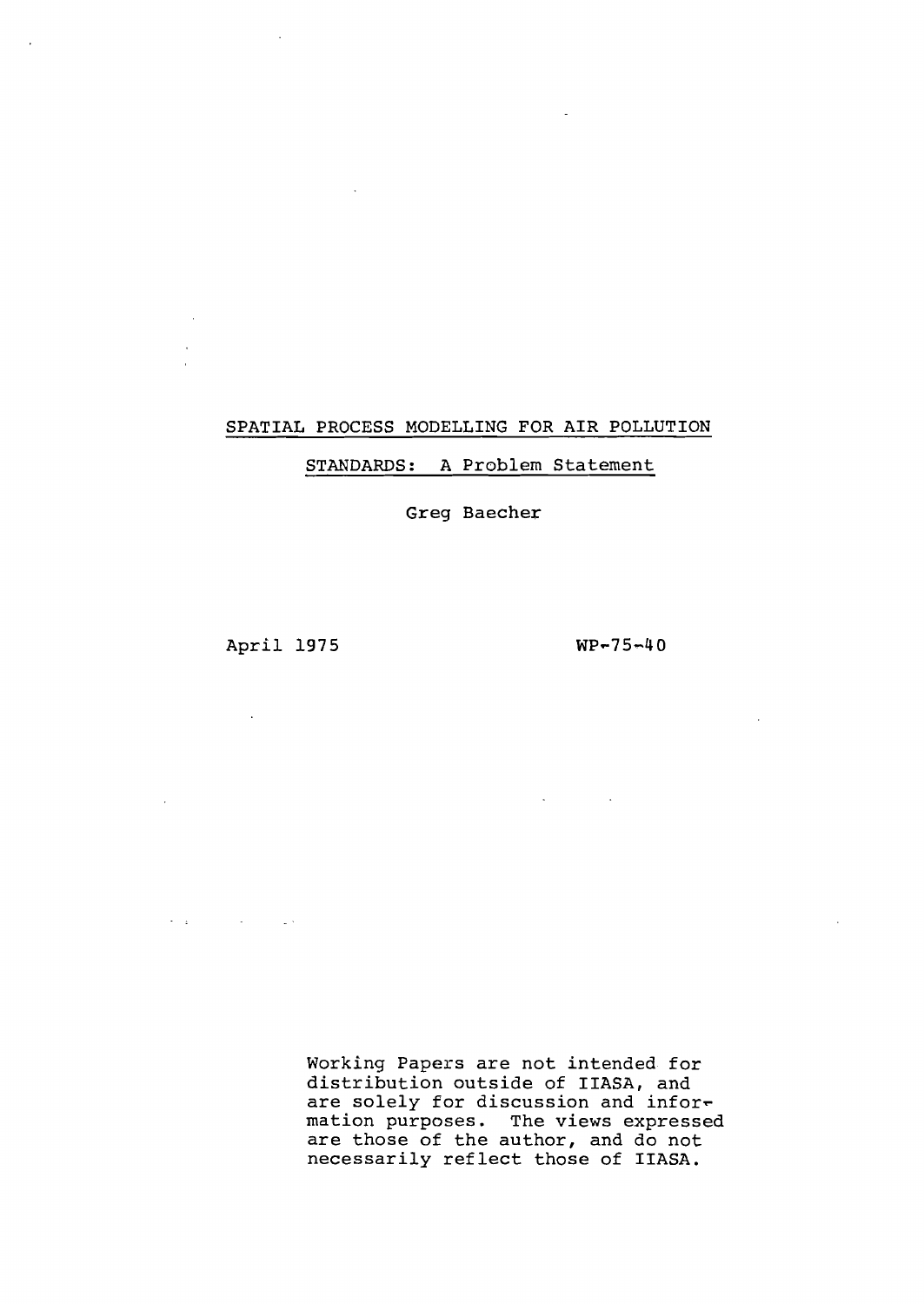$\epsilon$  $\star$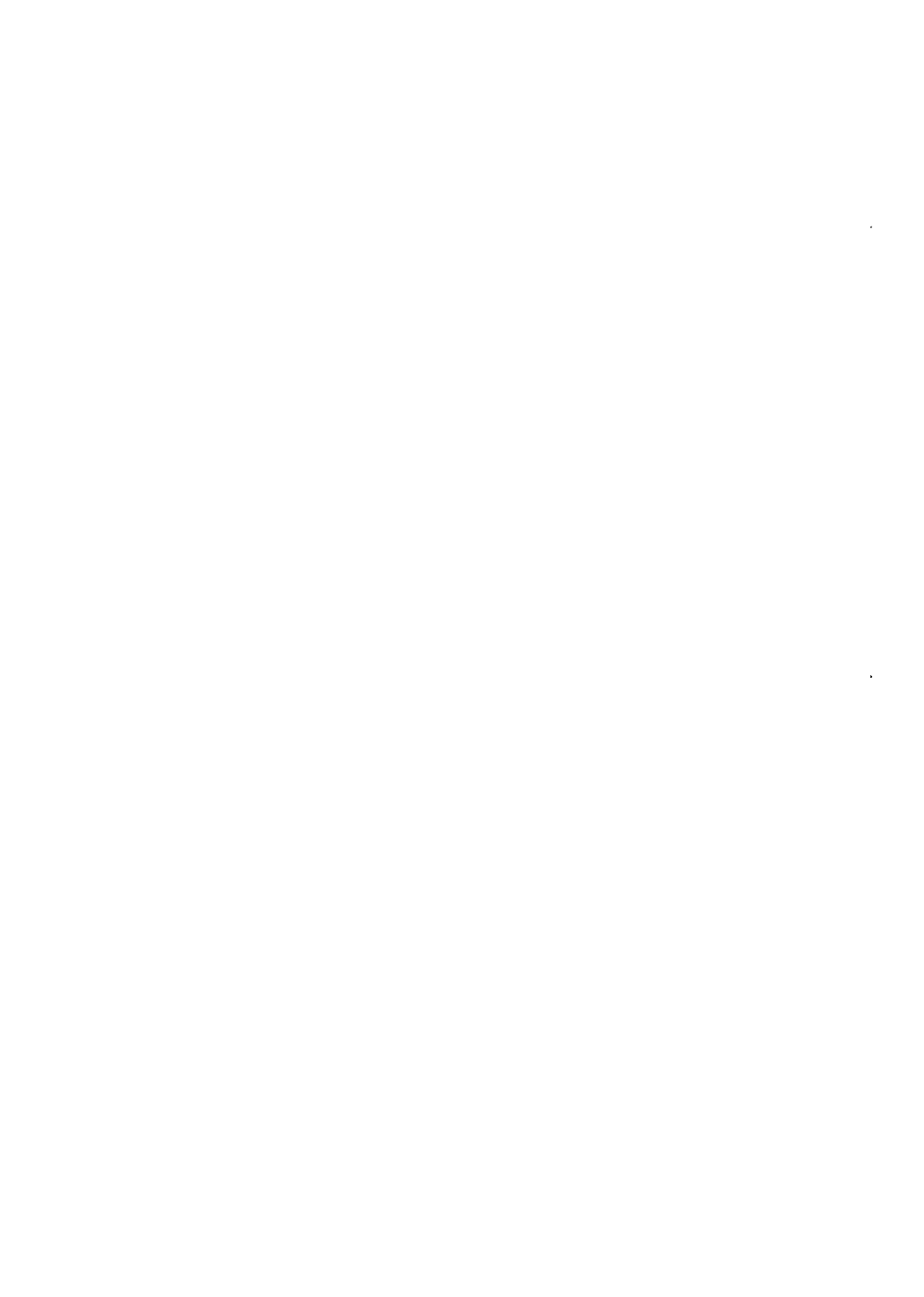# Spatial Process Modelling for Air Pollution Standards: A Problem Statement

Spatial process models have application to problems in several disciplines. The problem presented here treats monitoring and control of air pollution, but the methodological base seems similar to several other problems, and the hope in outlining this problem is to perhaps generate interest in others working on similar problems, or towards work on this problem itself.



#### Figure 1.

Consider some geographic region within which there are pollution sources of point and distributed types whose locations we know, and monitoring stations whose locations are at our discretion. Assume that we have some analytical model,  $M_c$ , with which to make air pollution concentration predictions and that this model uses the spatial distribution of sources and their respective discharges as input from which it produces probabilistic predictions of the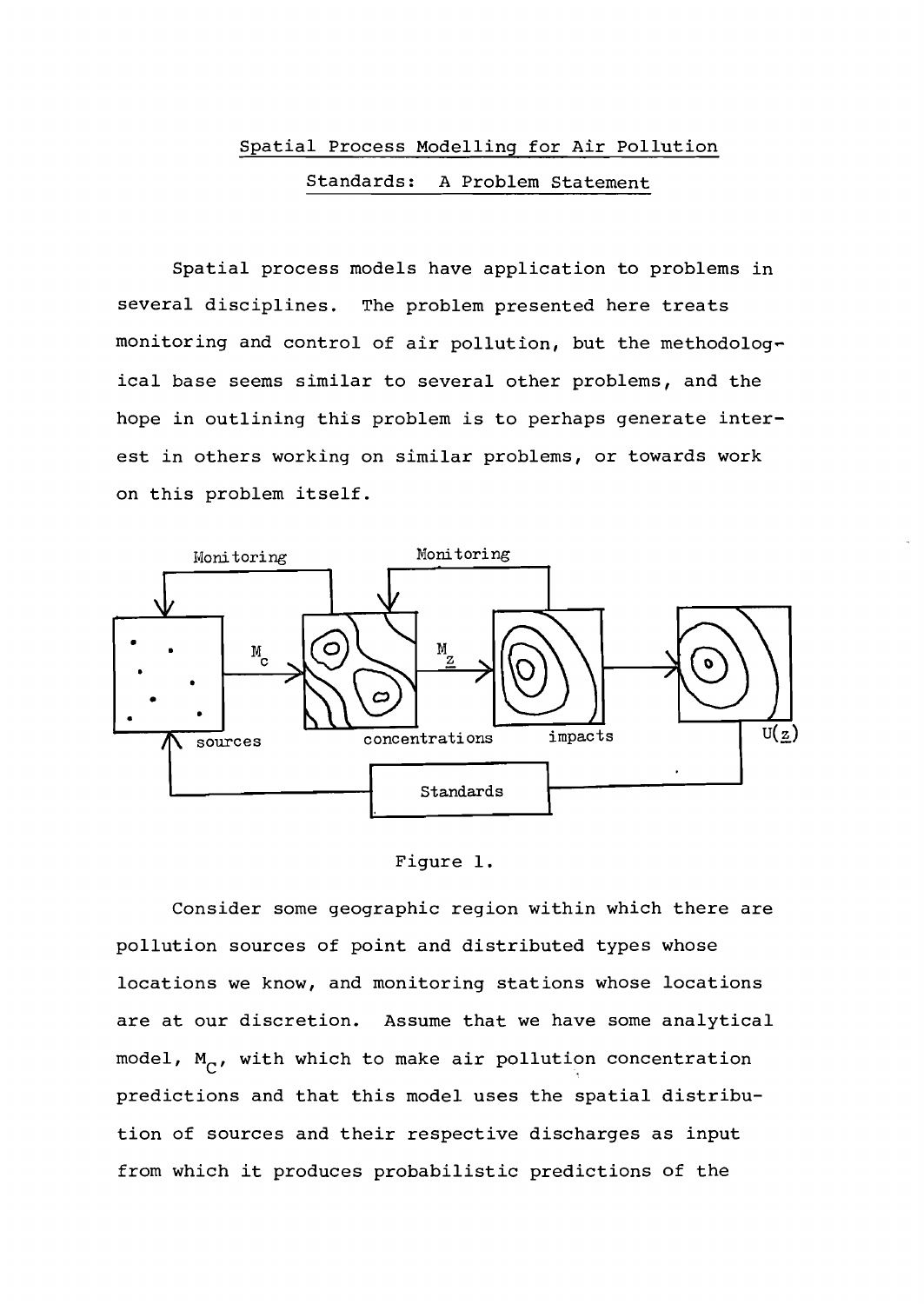spatial distribution of air pollution concentration,  $C(X, Y)$ . This might be a probabilistic analogue to the Oak Ridge Laboratories ADDL model.

The spatial distribution of pollutant concentration causes impacts against certain societal, environmental, and economic objectives which are generally held to be important (e.g., it increases the morbidity and mortality rates, causes destruction of agricultural production, etc.) Let these impacts be defined as performance against some predetermined set of objectives (e.g., "minimize mortality rate"), and let this performance be measured on a vector of indices,  $z$ ; the value of this vector at some spatial location (x,y) will be  $z(x,y)$ . Clearly, these impacts depend on the spatial distributions of exogenous properties,  $\Theta(x,y)$  such as population composition and size, and land-use type and intensity as well. Further assume that we have some second analytical model  $\texttt{M}_{\texttt{z}}$ which, given the distributions of pollutant concentration and exoginous variables predicts a probability density function of  $z(x,y)$ . Finally, let there be some multiattributed utility function,  $U(z)$ , defined over the vector space of all z's and that the objective in decision making with respect to regional air pollution is to maximize the expected value of  $U(z)$ .

If we assume that some regional administrator or agency is responsible for air pollution control, there are two types of decisions which are allowed them: first, setting standards for source emissions; and second, designing the monitoring network. Clearly, the ultimate aim is to set

 $- 2 -$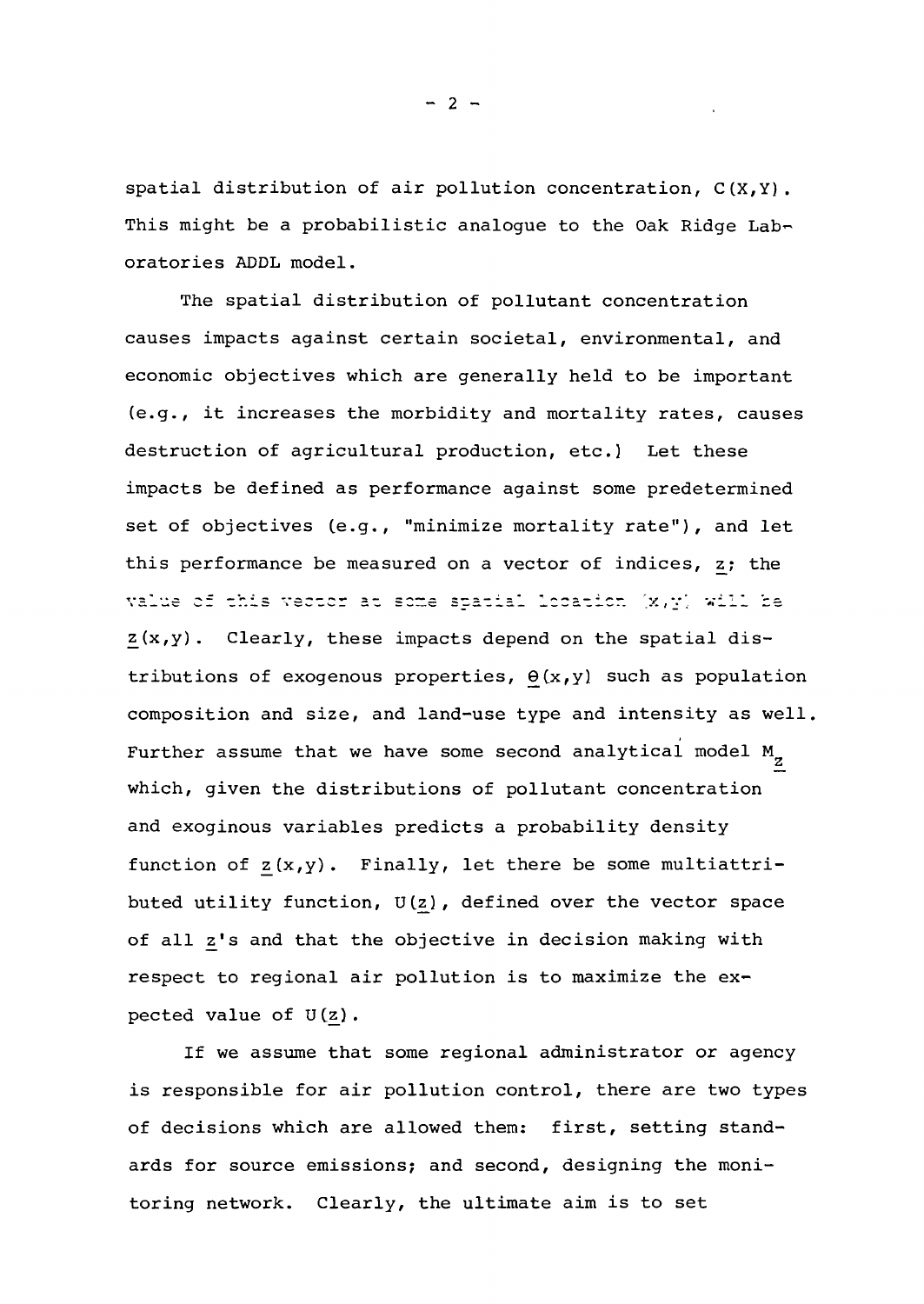standards such that the expected value of  $U(X)$  is maximized.

We will consider two decision problems: one is the static case in which standards are set for long periods of time (e.g., annually up-dated); the other is the dynamic case in which standards are used as continually reviewed dynamic control variables.

#### Static Case

Given the abstraction of the problem, one can readily formalize an expression for the optimal standard level as,

(1) 
$$
\max E[u] = \max_{\underline{S}} \int_{X} \int_{Y} \int_{C(x,y)} u[\underline{z}(x,y)]
$$

$$
\text{pdf}[\underline{z}(x,y)/c(x,y)] \text{ pdf}[c(x,y)/\underline{s}]
$$

 $dc(x,y) dx dy$ 

in which pdf stands for "probability density function",  $c(x,y)$  is the pollutant concentration at point  $(x,y)$ , and s is the set of standards. The function  $pdf[c(x,y)/s]$  is the prediction of model M<sub>1</sub>; the function pdf  $[z(x,y)/c(x,y)]$ ,  $\Theta(x,y)$ ] is the prediction of model M<sub>2</sub>. From the criterion of optimality, the set of standards, s, which maximizes equation <sup>1</sup> is the optimal standard. In this case monitoring is of use only in validating the models  $M^{\text{c}}_{\text{c}}$  and  $M^{\text{c}}_{\text{z}}$ , and for record keeping. Optimization of the monitoring network is without meaning in the standard setting decision, and would of course be accomplished by minimizing the error of spatial estimates or some weighted spatial estimate accounting for exogenous variables.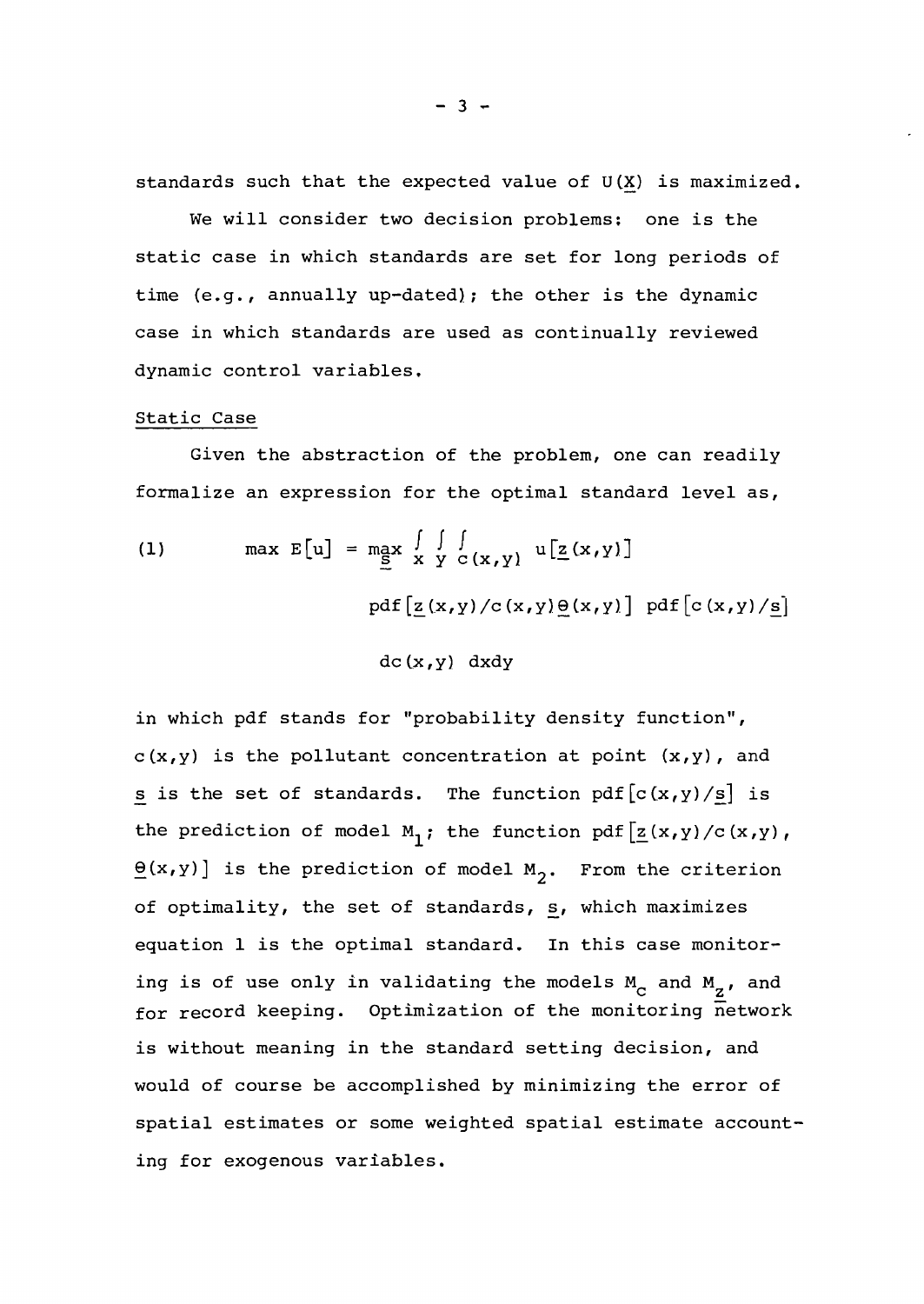## Dynamic Case

The second problem in standard setting is to use standards as a dynamic control variable. This would apply in the case where whenever pollution concentrations as measured through some monitoring network became too high, restrictive standards would be enforced. When concentrations fell, less restrictive standards would be reinstituted. <sup>A</sup> typical example is "smog alert days" in some major American cities during which private auto transport is discouraged and certain industries are forced to slow production. This problem is somewhat more interesting than the static case because both standard decisions and monitoring networks may be optimized within the same decision frame-work.

Using the abstraction presented in Figure 1 the structure of decision becomes,



Figure 2.

 $-4$  -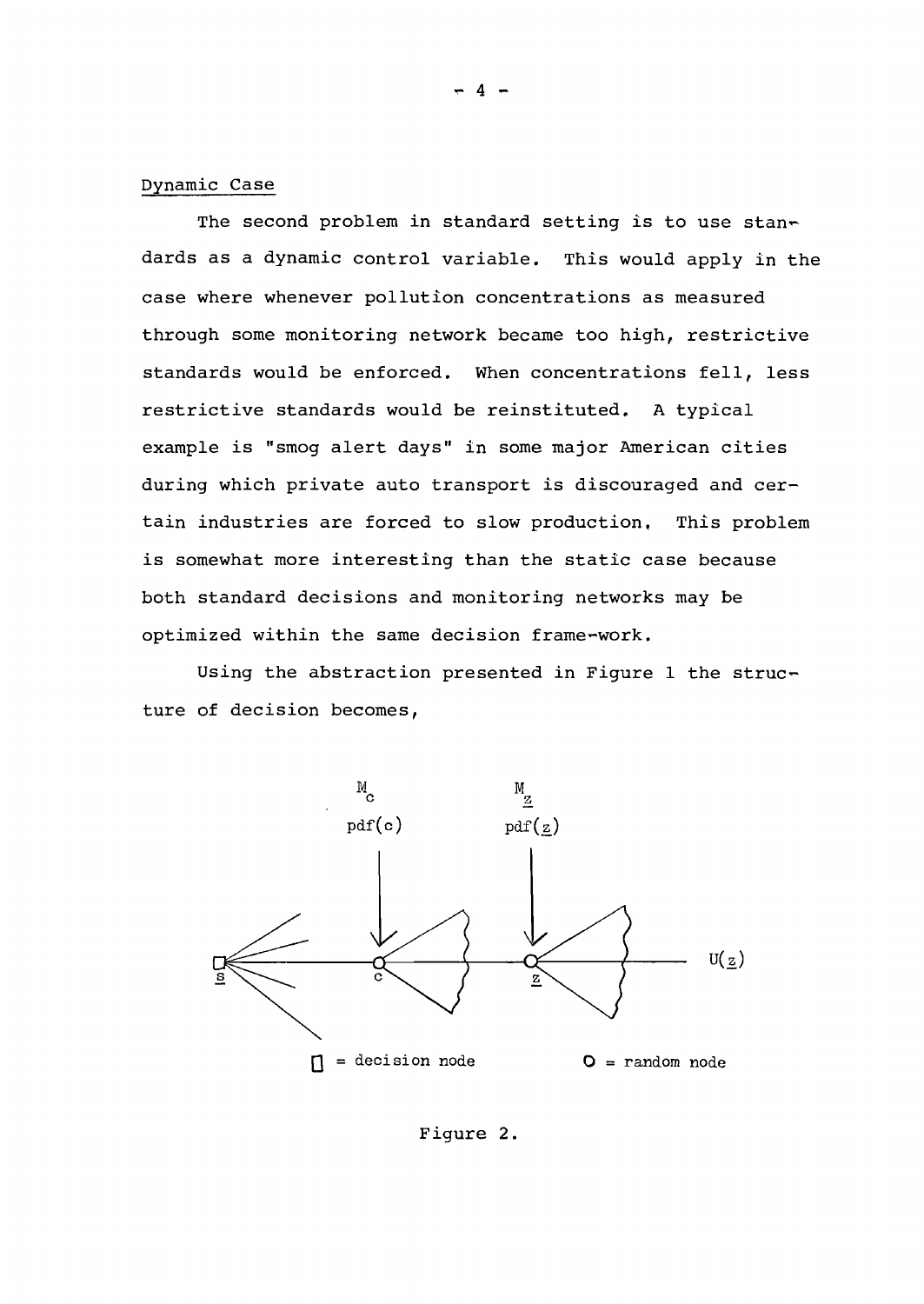and the optimization is,

$$
\begin{aligned}\n\underset{\underline{S}}{\text{max}} & \iint_{\underline{Y}} \iint_{\underline{Z}} \iint_{\underline{c}} \iint_{\underline{c}} u[\underline{z}_{t}] \ \text{pdf}[\underline{z}_{t} | c_{t}, c_{t-1}, \underline{s}_{t}, \underline{\theta}] \\
& \text{pdf}[c_{t}] | c_{t-1}, \underline{s}_{t}] \\
& \text{pdf}[c_{t-1}] \ \text{dc}_{t-1} d c_{t} d \underline{z}_{t} d x d y\n\end{aligned}
$$

in which  $\underline{z}_t$ ,  $c_t$ ,  $c_{t-1}$ , and  $\underline{\theta}$  are functions of location  $(x,y)$ , and in which the model  $M_{Z'}$ ,  $M_{C'}$  and the error resulting from the monitoring network correspond to the respective probability density functions,

$$
M_{Z}: \text{pdf}[z_{t} | c_{t}, c_{t-1}, s_{t}, \Theta]
$$
\n
$$
M_{C}: \text{pdf}[c_{t} | c_{t-1}, s_{t}]
$$
\n
$$
\text{Monitoring error}: \text{pdf}[c_{t-1}]
$$

where,

 $\mathbf{c}_{\mathbf{t}}$  = the pollution concentration at  $(\mathbf{x}, \mathbf{y})$  during time t,  $c_{t-1}$  = the pollution concentration at  $(x,y)$  during time  $t-1$ ,  $s_t$  = the set of standards during time t,

and the distribution of exoginous variables  $\theta$  is assumed known. This is an optimization problem which Gros and Ostrom $^{\text{1}}$  suggest can be solved by methods of dynamic control theory.

 $l_{Gros}$ , J. and T. Ostrom (1975), "A decision analytic approach to river basis pollution control", Research Memorandum (in preparation) IIASA.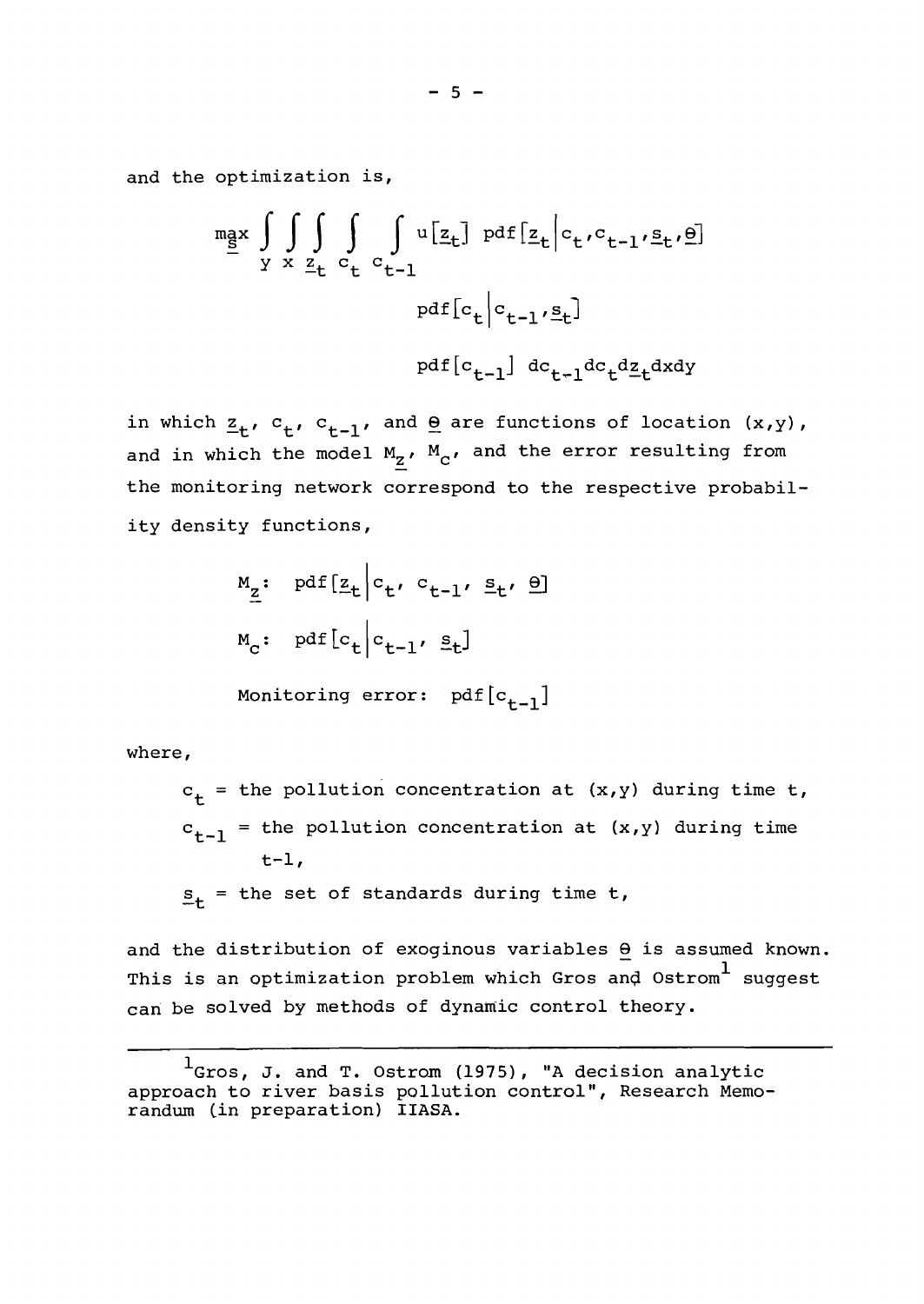Qualitatively, consider the time series of pollution concentration at one point in space (Figure 3). The decision



#### Figure 3.

model just proposed assumes that pollution concentration at some time t is dependent only on the concentration at t-1 and the standard selected for t: It assumes a discrete time Further, it considers maximizing utility only in series. the forthcoming increment, and not in the entire future (which of course would be affected by a decision). Nevertheless, this is only a first statement of the problem which might be further refined.

In application, the standard setting decision may not be over a continuous variable, but rather over a discrete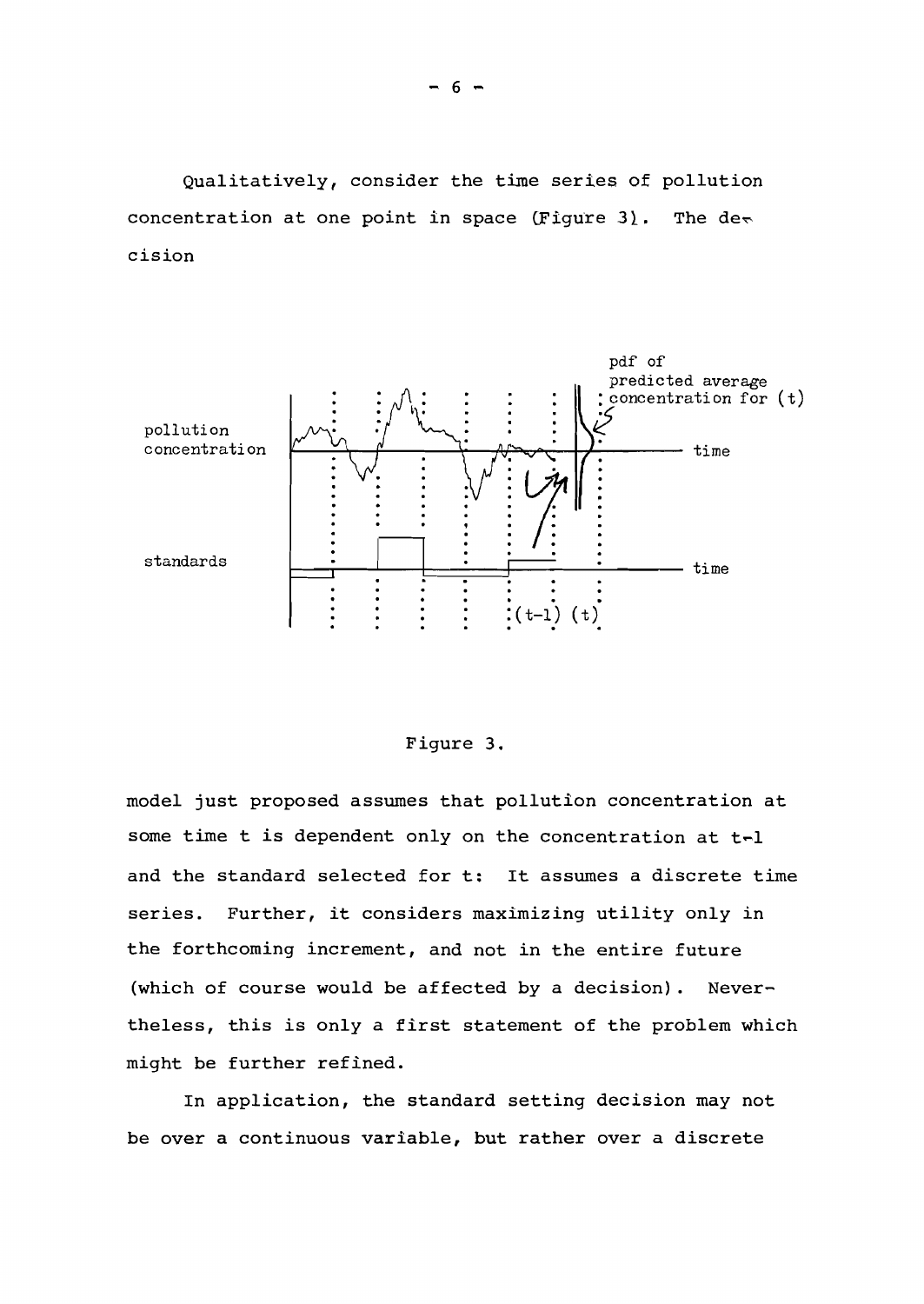variable which may only take on two or three possible levels. For example, in the air pollution case <sup>a</sup> regional authority might have only three possible courses of action: leave the standards at their normal level, adopt short duration strict standards, or totally stop certain types of pollution activities. In this case the mathematics of equation <sup>2</sup> become somewhat easier as the optimization reduces to comparing three values of expected utility rather than optimizing <sup>a</sup> continuous function.

Optimization of the monitoring network enters this problem through error in the estimation of  $c_{t-1}$ . The greater the error in measurement, the broader the pdf of  $c_{t-1}$  and thus the more dispersion in the derived pdf of  $z(x,y)$ . The problem of investment in improving the monitoring network thus depends on whether or not an improvement will lead to <sup>a</sup> net increase in expected utility, given the economic cost of improvement. The geometry of optimization for <sup>a</sup> given investment depends on (l} how information changes the pdf of  $c_{t-1}$ , and (2) on the set of exogenous variables,  $\Theta(x,y)$ , which are also spatially distributed. These things are considered in a very simple way in Darby, et al. (1974)<sup>3</sup>. Although the optimization seems at first observation to be almost intractable, upon closer examination this may not be the case. If, however, the optimization is not possible, the second line of approach would be to develop some spatially weighted error function (i.e., weighted on the basis of where pollutant concentration is most damaging with respect to the set of societal

 $- 7 -$ 

 $3$ Darby, W.P., Ossenbruggen, P.J., and Gregory, C.J. (1974). "Optimization of Urban Air Monitoring Networks", Jour. Of the A.S.C.E., EE 3 : 577-591